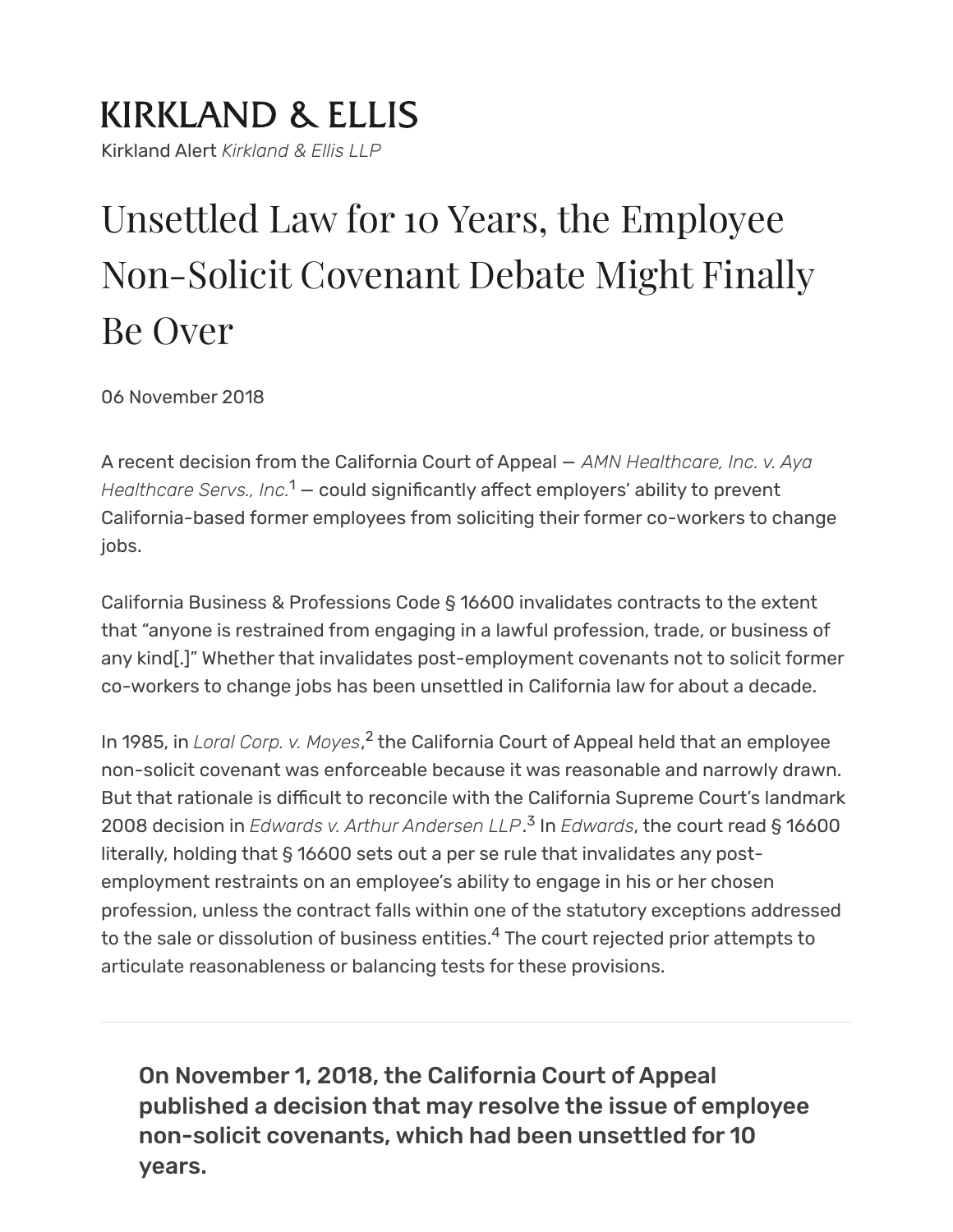<span id="page-1-0"></span>*Edwards* disapproved two Court of Appeal cases that arguably rested on a narrow restraint rationale. But it did not expressly disapprove of *Loral Corp.* Indeed, Edwards actually cited *Loral Corp.*, albeit for an unrelated rule of contract interpretation. The ongoing validity of *Loral Corp.* has been a subject of debate within academia and the California employment bar in the 10 years since Edwards was decided. $^5$  $^5$  But no published California decision since *Edwards* addressed whether *Loral Corp.* remains good law.<sup>[6](#page-3-5)</sup> On November 1, 2018, however, the California Court of Appeal issued a published decision that likely resolves the issue, unless the California Supreme Court grants review.

<span id="page-1-1"></span>In *AMN Healthcare, Inc*., a panel of the Court of Appeal, Fourth District, Division One in San Diego held that an employee non-solicit was invalid as an unlawful restraint and thus invalid under §16600. The court further held that the plaintiff's NDA provisions preventing the post-employment use of "confidential information" could not be enforced in manner that impedes employee mobility. Any post-employment protection of the employer's confidentiality interests would require an actionable tort claim under the California Uniform Trade Secrets Act or the Unfair Competition Law.

*AMN Healthcare* involved competing providers of temporary "travel nurses" to the healthcare industry. The providers employed recruiters to locate and hire the nurses. The recruiters employed by the plaintiff had employment agreements that included restrictive covenants prohibiting them from soliciting any of the plaintiff's employees — including travel nurses — for at least a year. The contracts also included NDA provisions that prohibited the post-employment use or disclosure of "confidential information," defined extremely broadly.

Over a six-month period in 2015, four of the plaintiff's recruiters left to join the competitor. Three were alleged to have recruited travel nurses to leave the plaintiff's network and join the competitor's. The fourth allegedly obtained some "confidential information" about travel nurses from the plaintiff and emailed it to herself, allegedly for use after she joined the competitor.

The court found that the non-solicit covenant, if enforced, "restrained [the recruiters] from engaging in their own profession, even in a 'narrow' manner or a 'limited' way," which meant that it was "void under section 16600."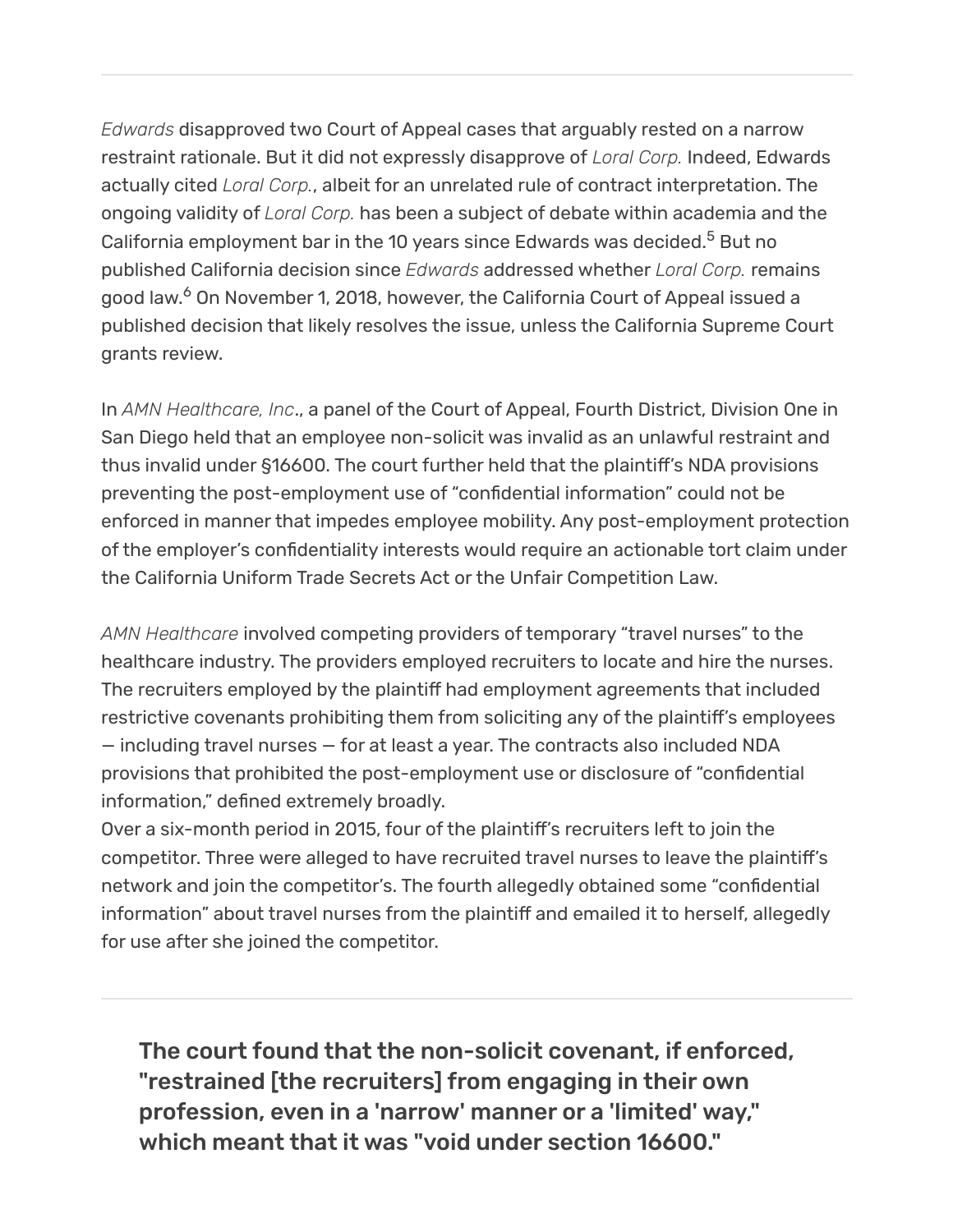The plaintiff sued the four departing recruiters and the competitor for breaches of the employee non-solicits and the NDAs, as well as a number of related torts. The trial court granted the competitor's summary judgment motions. It ruled that § 16600 rendered the non-solicits invalid and protected the use of non-trade secret information by a former employee. The plaintiff appealed.

The Court of Appeal affirmed. Analyzing both *Loral* and *Edwards*, it recognized that *Loral*'s "use of a reasonableness standard in analyzing the nonsolicitation clause there at issue thus appears to conflict with *Edwards*'s interpretation of section 16600, which, under the plain language of the statute, prevents a former employer from restraining a former employee from engaging in his or her 'lawful profession, trade, or business of any kind,' absent statutory exceptions not applicable here." The court further noted that *Edwards* rejected a non-statutory "narrow restraint" exception that had been applied in some federal courts, finding the standard to be inconsistent with the plain meaning of § 16600. The court thus expressed its doubt about "the continuing viability of [*Loral*] post-*Edwards*."

The court buttressed its argument, however, by finding in the alternative that *Loral* was "factually distinguishable to our case." The recruiters "were in the *business* of recruiting and placing" travel nurses. Thus the covenant, if enforced, "restrained [the recruiters] from engaging in their own profession, even in a 'narrow' manner or a 'limited' way," which meant that it was "void under section 16600."

Unless and until the California Supreme Court grants review or the Legislature amends the statute, the safest bet would be to assume that trial courts in California will begin to hold that employee non-solicit covenants are unenforceable under § 16600.

<span id="page-2-0"></span>Moving on to the NDA, the court relied on its 2009 decision in *The Retirement Group v. Galante*,<sup>[7](#page-3-6)</sup> to hold that a contractual limit on the use of "confidential information" cannot save a restraint that is otherwise unlawful under § 16600. Section "16600 precludes an employer from restraining an employee from engaging in his or her 'profession, trade, or business,' even if such an employee uses information that is confidential but not a trade secret." Of course, that does not prevent a court from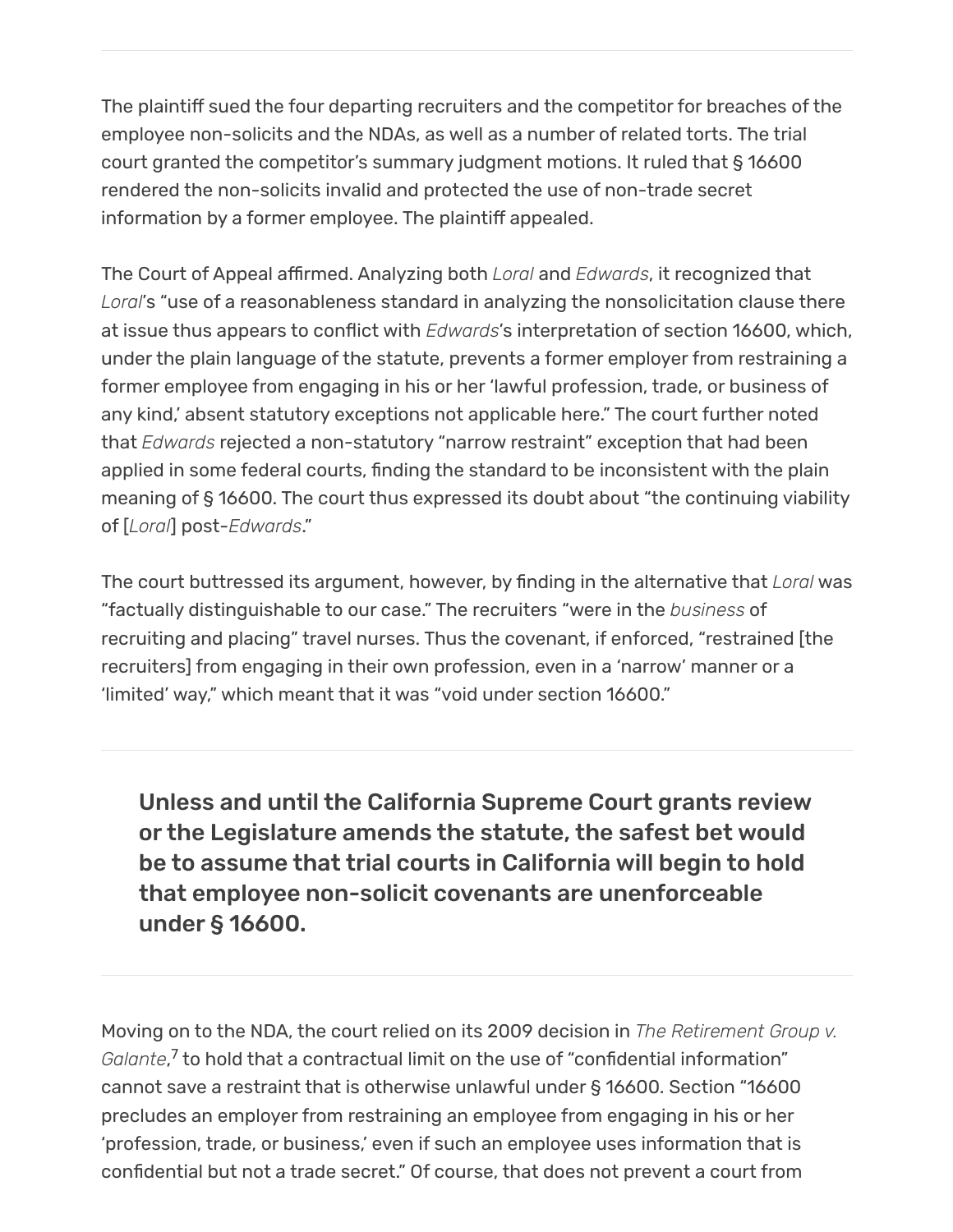enjoining conduct that is independently tortious, such as the misappropriation of trade secrets. But that conduct is "enjoinable [only] because it is wrongful independent of any contractual undertaking." Thus, any causes of action that were premised on a duty of nondisclosure created by only the NDA necessarily failed.

<span id="page-3-8"></span>We expect that parties may argue that *Loral* continues to be good law because *AMN Healthcare* did not expressly say "*Loral* is overruled," and alternatively decided to distinguish it on the facts. But the court's alternative rationale likely has more to do with its institutional posture as an intermediate appellate court than any true doubt of the ongoing validity of a reasonableness test post-*Edwards*. Moreover, in California, "[w]hen an appellate court bases its decision on alternative grounds, none is dictum." $\rm ^8$  $\rm ^8$ So unless and until the California Supreme Court grants review or the Legislature amends the statute, the safest bet would be to assume that trial courts in California will begin to hold that employee non-solicit covenants are unenforceable under § 16600. This could diminish one contract-based avenue that former employers in employee-mobility litigation have used to circumvent *Edwards*, placing an even greater emphasis on arguments under UTSA and the UCL.

<span id="page-3-0"></span>1. No D071924 (Nov. 1, 2018), *available at* [https://www.courts.ca.gov/opinions/archive/D071924.PDF.](https://www.courts.ca.gov/opinions/archive/D071924.PDF)[↩](#page-0-0)

<span id="page-3-1"></span>2. 174 Cal. App. 3d 268 (1985).[↩](#page-0-1)

<span id="page-3-2"></span>3. 44 Cal. 4th 937 (2008).[↩](#page-0-2)

<span id="page-3-3"></span>4. *See* Cal. Bus. & Prof. Code §§ 16601 (sale of goodwill or interest in a business), 16602 (dissolution of partnership), 16602.5 (dissolution or sale of LLC). ↔

<span id="page-3-4"></span>5. *See generally* David L. Simson, *Customers, Co-Workers and Competition: Employee Covenants in California After Edwards v. Arthur Andersen*, 4 Hastings Sci. & Tech. L.J. 239 (2012).[↩](#page-1-0)

<span id="page-3-5"></span>6. Read closely, a pair of post-*Edwards* Court of Appeal decisions appear to invalidate employee non-solicits under their particular facts, but neither addresses *Loral Corp*. *See Fillpoint, LLC v. Maas*, 208 Cal. App. 4th 1170, 1183 (2012); *Strategix, Ltd. v. Infocrossing W., Inc*., 142 Cal. App. 4th 1068, 1074 (2006).[↩](#page-1-1)

<span id="page-3-6"></span>7. 176 Cal. App. 4th 1226, 1233 (2009). ↔

<span id="page-3-7"></span>8. People v. Rolon, 160 Cal. App. 4th 1206, 1214-15 (2008) (quotation omitted).<sup>←</sup>

#### Authors